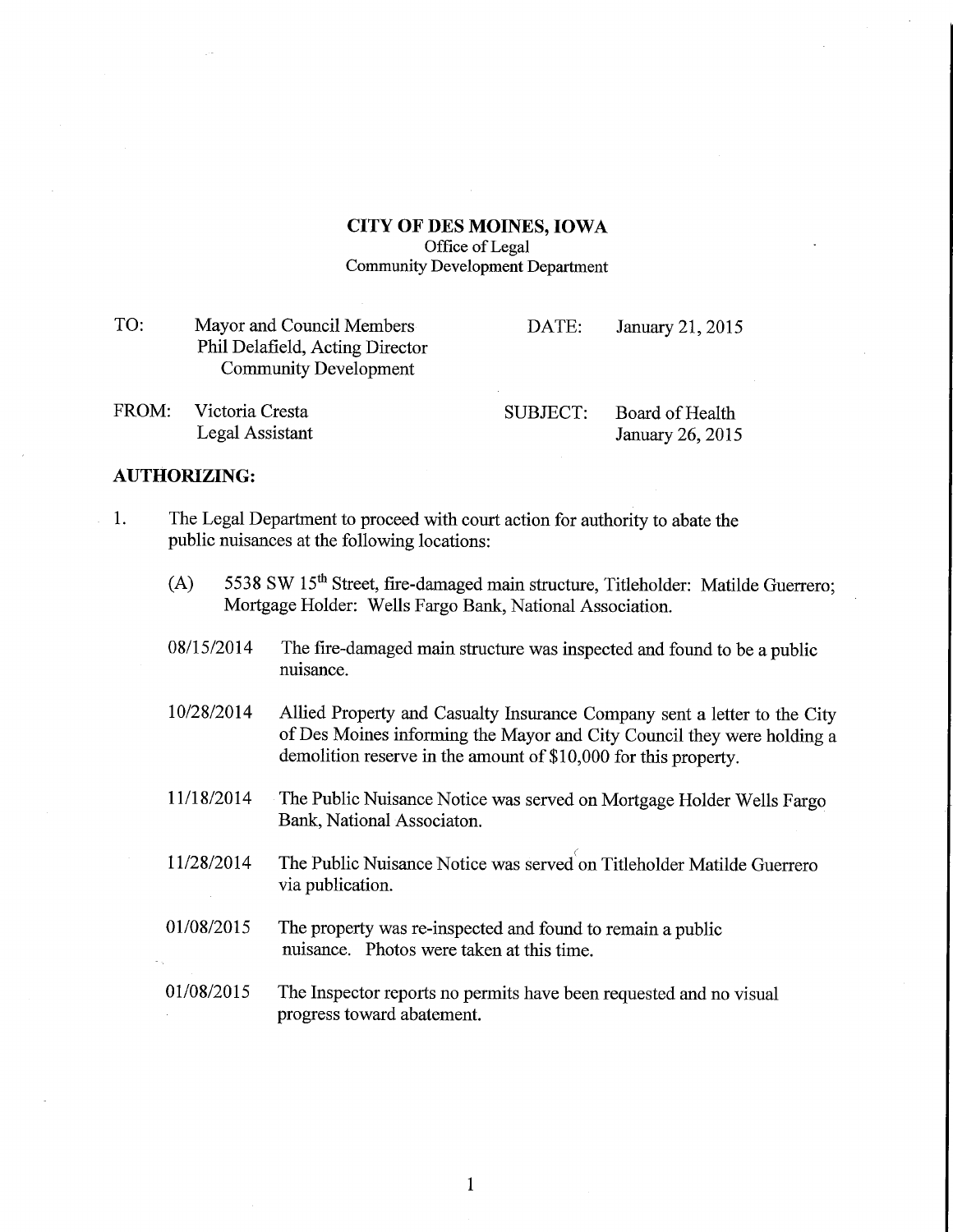- (B) 3732 Easton Blvd, commercial building structure, Titleholder: Tax Partnership 26.
- 07/30/2014 The commercial building structure was inspected and found to be a public nuisance. Interior photos were taken at this time.
- 09/11/2014 The Public Nuisance Notice was served on Titleholder Tax Partnership 26.
- 11/18/2014 The property was re-inspected and found to remain a public nuisance. Photos were taken at this time.
- 11/18/2014 The Inspector reports no permits have been requested and no visual progress toward abatement.
- (C) 2240 E Grand Avenue, main stmcture, Titleholder: Daniel J Gilchrist
- 07/07/2014 The main structure was inspected and found to be a public nuisance.
- 12/07/2014 The Public Nuisance Notice was served on Titleholder Daniel J Gilchrist.
- 01/20/2015 The property was re-inspected and found to remain a public nuisance. Photos were taken at this time.
- 01/20/2015 The Inspector reports no permits have been requested and no visual progress toward abatement.
- (D) 2620 E Grand Avenue, commercial building structure, Titleholder: Ben Mortensen dba One Oak, LLC.
- 06/20/2014 The commercial building structure was inspected and found to be a public nuisance. Interior photos were taken at this time.
- 11/07/2014 The Public Nuisance Notice was served on Titleholder Ben Mortensen dba One Oak, LLC via publication.
- 01/21/2015 The property was re-inspected and found to remain a public nuisance. Photos were taken at this time.
- 01/21/2015 The Inspector reports no permits have been requested and no visual progress toward abatement.